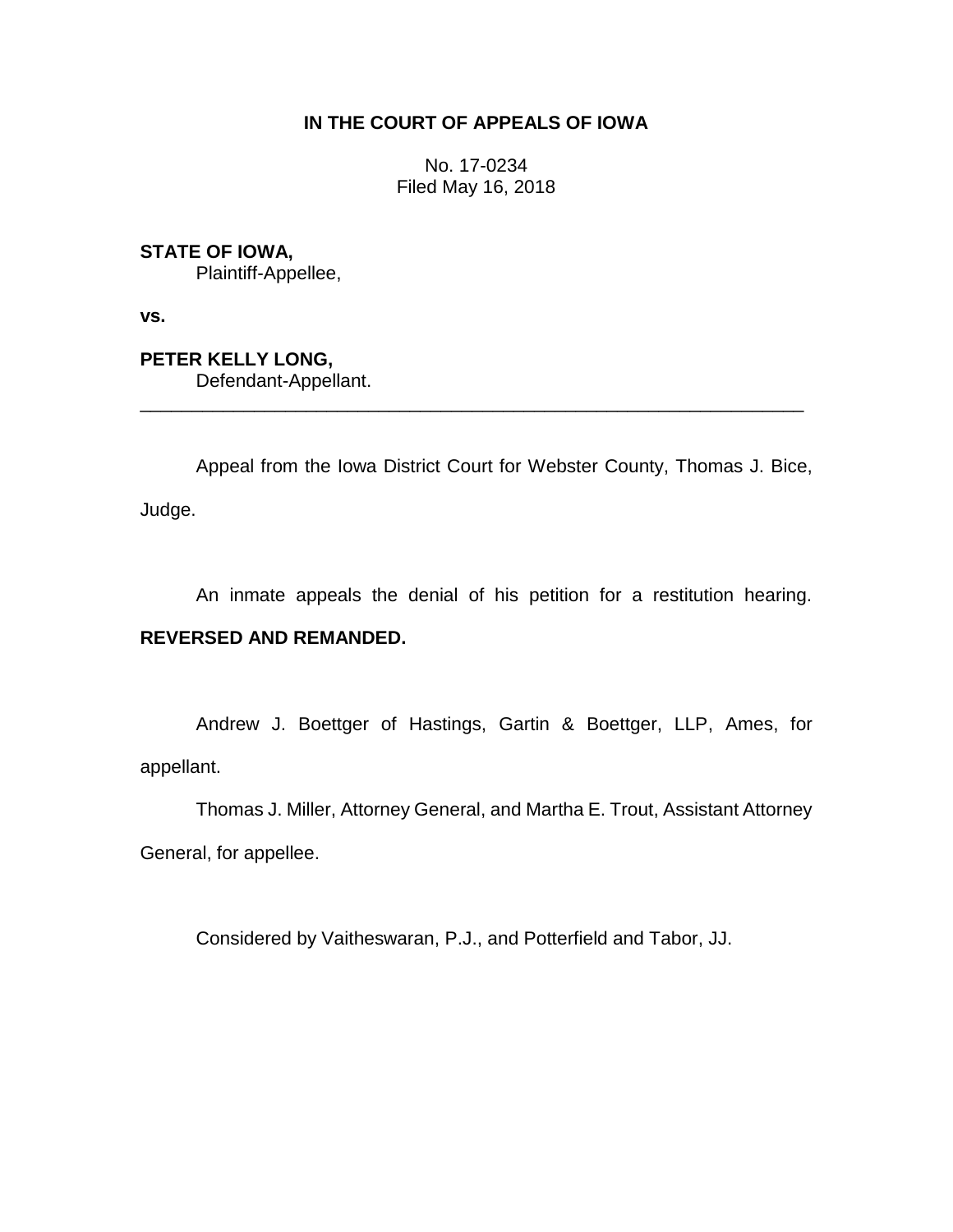### **TABOR, Judge.**

 $\overline{a}$ 

Peter Long appeals the dismissal of his request for a restitution hearing. The district court ruled Long's June 2016 motion was untimely because the State submitted a restitution plan in January 2012. Because Iowa Code section 910.7 permits an offender to petition for a hearing "[a]t any time during the period of probation, parole, or incarceration," and Long is incarcerated, his motion was timely and the district court should have assessed its merits. We reverse and remand for such an assessment.

#### **I. Facts and Prior Proceedings**

In 2010, a jury found Long guilty of sexual abuse in the third degree. Based on prior convictions, Long qualified for a sentencing enhancement under Iowa Code section 902.14(1)(c) (2010). Long was convicted of a class "A" felony and sentenced to life in prison.

In January 2012, the State, through the Iowa Department of Corrections, filed a restitution plan stating Long was ordered to pay \$12,530.20 in court costs associated with his jury trial and subsequent bench trial to decide the enhancement allegation.<sup>1</sup> The plan required Long to pay twenty percent of all credits to his institutional account to cover the outstanding balance. A notation at the bottom of the plan showed a copy was sent to Long.

More than four years later, in June 2016, Long filed a motion, as a selfrepresented litigant, requesting a restitution hearing under section 910.7 (2016). In his motion he challenges the \$12,530 in restitution, contending: (1) the two

<sup>&</sup>lt;sup>1</sup> Certified accounts of various court costs and attorney fees were filed between February 4, 2011 and February 8, 2011, totaling \$12,492.60 dollars.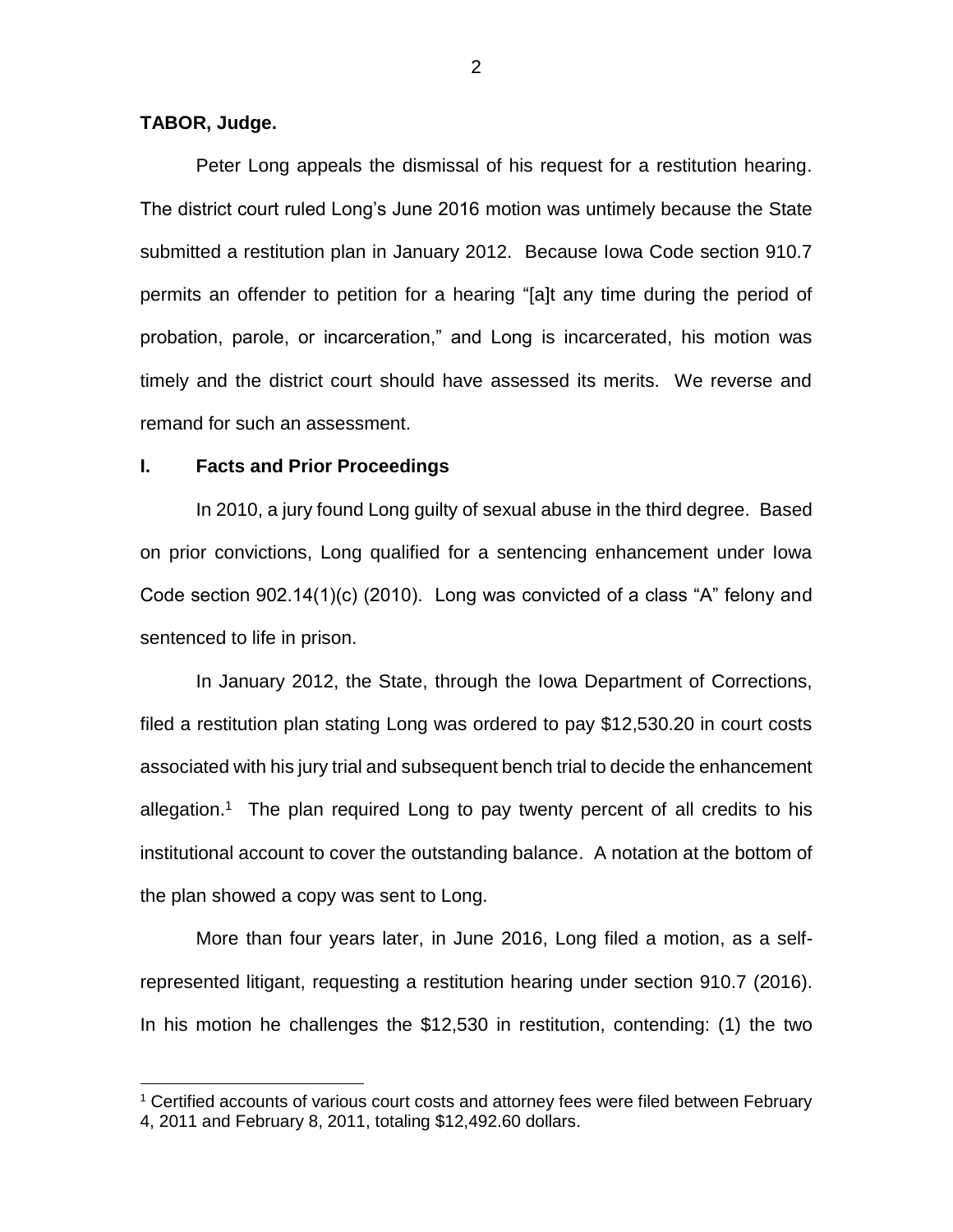attorneys, who represented him in district court, were employed by the State Public Defender's Office and already paid by the State; (2) he should not be required to reimburse the cost of two attorneys because his underlying sexual abuse offense was a class "C" felony, only requiring the appointment of one attorney; (3) the restitution plan failed to consider all of his individual circumstances; and (4) he already paid more than one-thousand dollars in restitution. Without considering whether any of Long's claims warranted a hearing, the district court denied Long's request as "untimely."

Six months later, in January 2017, Long renewed his request for a restitution hearing under section 910.7 (2017). Again filing as a self-represented litigant, Long alleged: (1) he was already paying restitution; (2) "[t]here was never a restitution plan served by the public defender's office"; (3) "[t]he restitution amount just appeared on this banking statement without notice[ m]ore than a year after incarceration, way past the time limit"; (4) the restitution plan was prepared without consideration of his individual circumstances; (5) procedural deficiencies; (6) the amount of restitution created a financial hardship for him as an inmate; and (7) he should not be required to pay for two attorneys. Long asked that his motion be considered by a different district court judge than the judge who denied his June 2016 request. A different district court judge ruled on the January 2017 motion stating: "It is ordered, for the same reasons set out in the Order of June 8, 2016, that the aforesaid motion is overruled."

3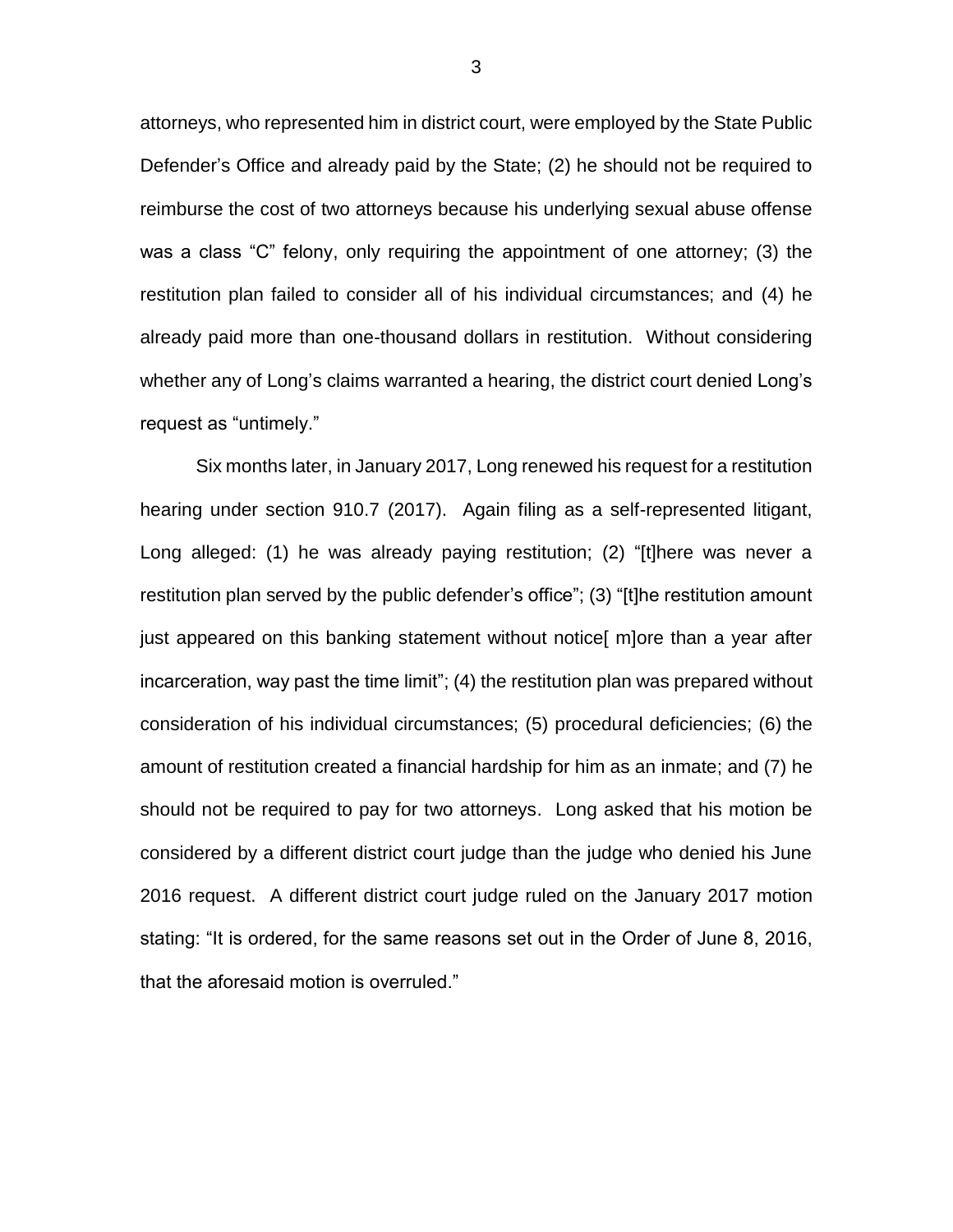Long now appeals arguing that the district court erred in dismissing his request for a restitution hearing as untimely.<sup>2</sup>

### **II. Analysis**

We review the district court's denial of a restitution hearing for an abuse of discretion.<sup>3</sup> *See State v. Blank*, 570 N.W.2d 924, 925 (Iowa 1997). To the extent statutory interpretation is at play, we review for legal error. *Id.* We first go to section 910.7, which states:

At any time during the period of probation, parole, or incarceration, the offender . . . may petition the court on any matter related to the plan of restitution or restitution plan of payment and the court shall grant a hearing if on the face of the petition it appears that a hearing is warranted.

Under this provision, an incarcerated offender may petition the court for a restitution hearing at any time, even after the period for an appeal expires. *See Ernest v. State*, 508 N.W.2d 630, 633 (Iowa 1993). Although Long's direct appeal and postconviction-relief (PCR) appeal<sup>4</sup> both have been decided, he remains incarcerated. Accordingly, his petitions are timely under section 910.7. The district court wrongly dismissed based on Long's delay in seeking a restitution hearing. *See State v. Hering*, No. 17-0724, 2018 WL 1865226, at \*3 (Iowa Ct. App. Apr. 18,

 $\overline{a}$  $2$  Long's questions about his inmate account may be administrative matters beyond the scope of the restitution order. *See* Iowa Code § 904.702. But the district court denied the petition on the basis that it was untimely.

<sup>3</sup> Both parties claim our review should be for legal error, citing to *State v. Jenkins*, 788 N.W.2d 640, 642 (Iowa 2010), and *State v. Klawonn*, 688 N.W.2d 271, 275 (Iowa 2004). But both *Jenkins* and *Klawonn* address challenges to restitution orders rather than a challenge to a district court's refusal to grant a restitution hearing under section 910.7. *Jenkins*, 788 N.W.2d at 641; *Klawonn*, 688 N.W.2d at 273.

<sup>4</sup> Our supreme court upheld Long's conviction and sentence. *See State v. Long*, 814 N.W.2d 572 (Iowa 2012). Our court affirmed the denial of Long's PCR application that alleged his sentence was cruel and unusual. *Long v. State*, No. 15-1231, 2017 WL 514400, at \*1 (Iowa Ct. App. Feb. 8 2017).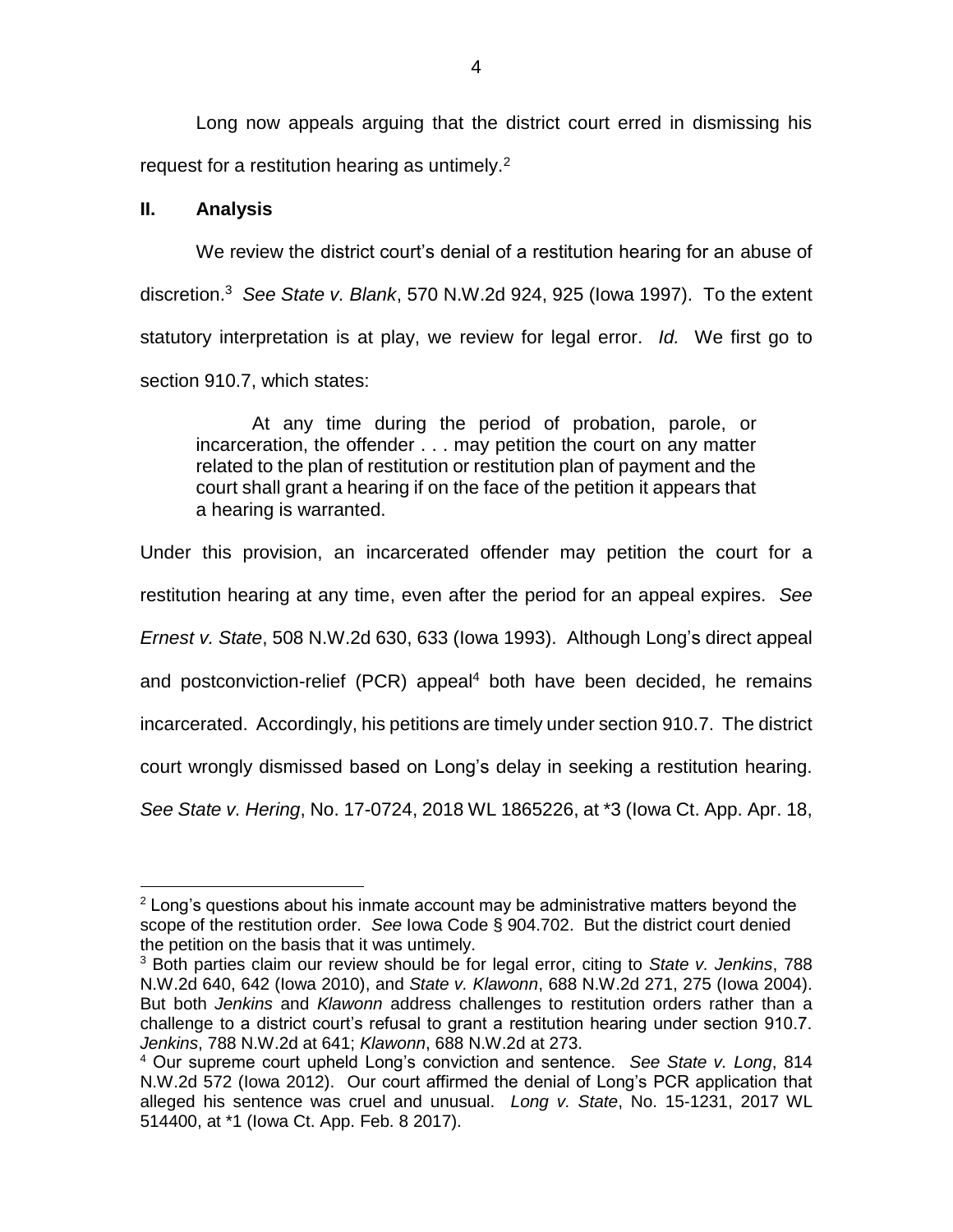2018) (finding district court erred in dismissing inmate's petition for restitution hearing as untimely).

The State concedes the district court erred by dismissing the petition as untimely but asks us to affirm on different grounds. It contends Long's petition was deficient on its face because it failed to raise any meritorious claims to compel a hearing. The State argues "[t]he district court could reasonably find that a hearing was not warranted in this case because Long's challenge finds no support in the record" and asks this court to affirm on that basis.

But the State's argument highlights that the district court never reached the substance of the petition. And the State did not object to Long's claims on their merits in the district court. On appeal, our review is not de novo and we have no substantive conclusions to review. We are unable to evaluate if the district court properly exercised its discretion when no discretion was exercised. "We are a court of review, not a nisi prius court. We cannot 'review' an issue unless it was raised in the trial court." *State v. Holbrook*, 261 N.W.2d 480, 482 (Iowa 1978). It is beyond our purview to serve as the first court to consider the merits of Long's petition because "the legislature has determined the district court should serve as [the] gatekeeper with the discretion to grant a hearing." *See Blank*, 570 N.W.2d at 927. Accordingly, we remand for the district court to fill its role as gatekeeper and consider the petition's substance. *See Hering*, 2018 WL 1865226, at \*3 (remanding to district court rather than assess viability of restitution hearing petition); *State v. Losee*, 895 N.W.2d 482, 484 (Iowa Ct. App. 2017) (determining

5